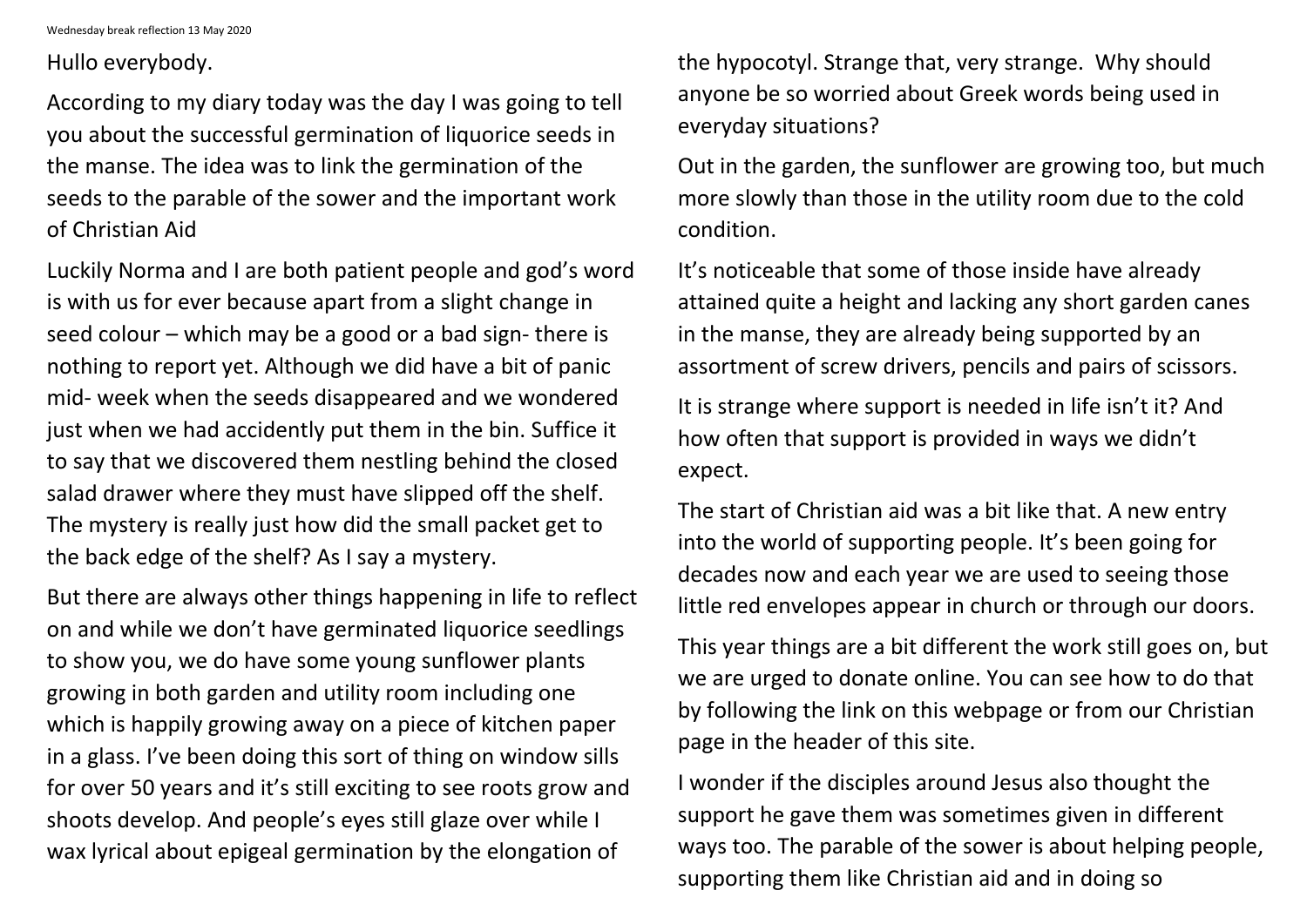Wednesday break reflection 13 May 2020

supporting God to live his message of the kingdom of God coming near.

We know the story well. It actually seems quite clear cut and easy to work out doesn't it?

The sower goes out to sow some seed falls on the path where the birds eat it up

Some seed falls on the rock and as it grows it withers for lack of water.

Some falls among the thorns and the thorns grow up and choke it

And of course some seeds fall on good soil where it grows to produce fruit a 100 hundred fold.

It does seem pretty straight forward doesn't it? Any difficulty is in making it work. This is about choice. Making the right choice. The aim is to produce plants that fruit hundred fold and there are two ways to do this. You can be very active good seed growing in the good soil and going about distributing help to others in need or be the good soil and spend your time being with those in need supporting them with long term help through difficult times in a whole range of ways.

Both are equally valid ways of helping and that is what Christian Aid has been doing since it started. Supporting people both financially and with advice in many situations in many countries.

Jesus simply ends his story with

Let anyone with ears to hear listen!

Let's use our ears to listen to Jesus not just while we support Christian Aid this week or while we stay at home to defeat coronavirus but in all that we do. Sometimes we will be like the seed elongating their hypocotyls as they push upwards towards the sky to become fruitful helping out on the world. At other times we will be the soil supporting the seeds as they grow to be the fruitful plants that God is looking for.

Let anyone with ears to hear listen!

Let the seeds of hopefulness blossom and grow in our community and throughout he world.